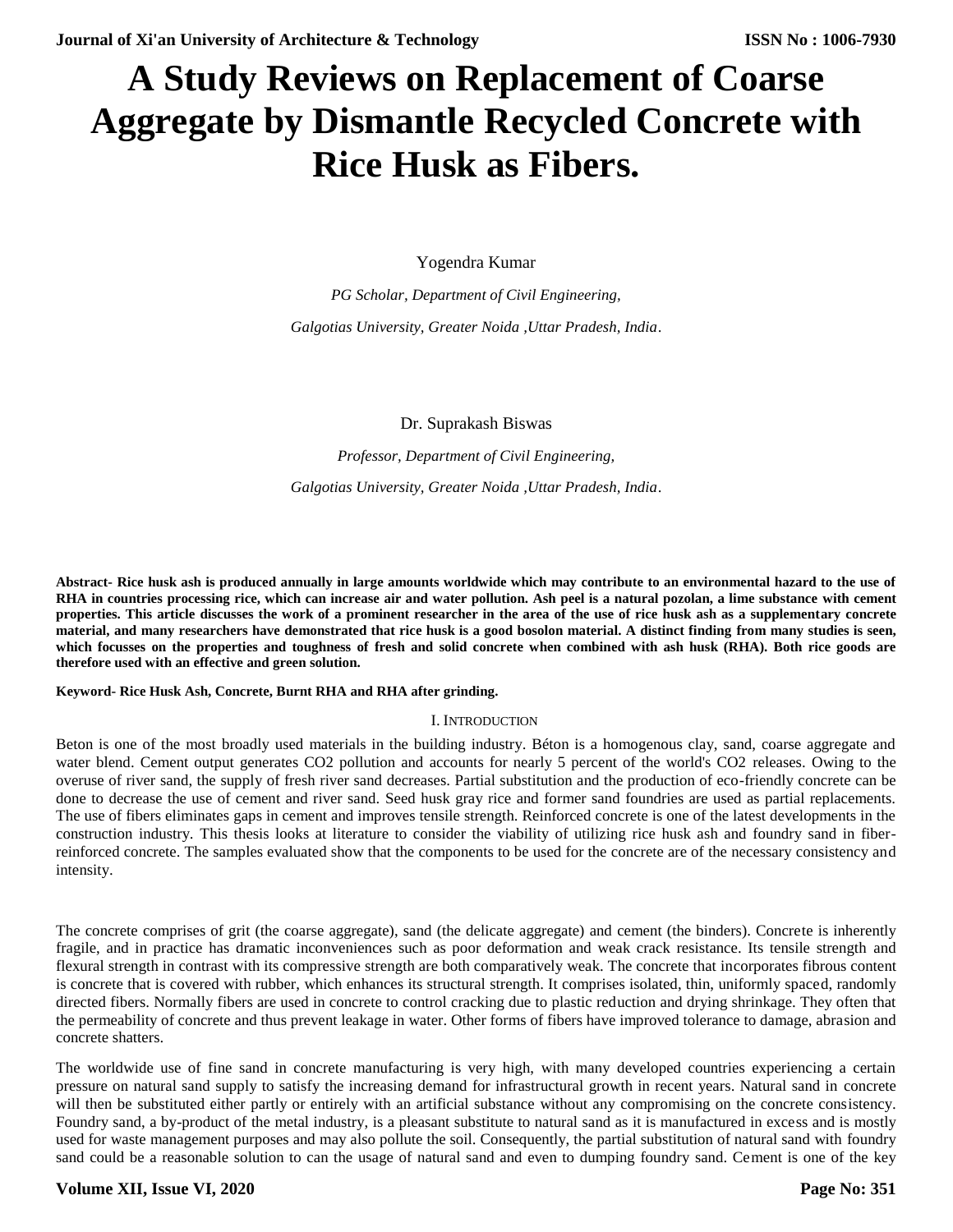# **Journal of Xi'an University of Architecture & Technology**

components in significant volumes in concrete in the building industry. The cement manufacturing cycle leads to a rise in CaCO3 calcination CO2 emissions and is responsible for about 5 per cent of the world's CO2 emissions. Hence, it poses a major threat to the environment by increasing global warming. One of the waste products produced by the rice paddy milling industries is Rice Husk Ash (RHA). This has a strong SiO2 quality, which can be used to substitute cement while correctly brunting. Rice husk ash has high pozzolanic properties and contributes to high hardness and impermeability of concrete.

#### *1.1 Rice husk ash–*

The husk was collected from Noida, and burned in the laboratory by a Ferro cement furnace. As seen in the figure below, this furnace can accommodate up to 60 kg of rice husks; it has three narrow openings that ignite the fuel, and also allow ventilation. A fire supply was established under the furnace for around 10 minutes, during which the husks slowly burned over the course of a day. Until processing the ash was placed in the oven to cool off.



Figure1. Ferro-cement furnace

The ash was held for 90, 180, 270 and 360 minutes as seen in figure 2. The 90-minute RHA field (RHAF0) was tested only on the particle scale and surface region to demonstrate the effect of the grinding process on the typical particulate scale and specific surface area. The cup was grinded by Los Angeles (LA) mill; the unit consists of a revolving beak with an opening over it; 40 stainless steel rods (10 mm in diameter and 500 mm in length) are within the beaker to grind the cup. The mill will accommodate as much as 5 kg of ash and this quantity is held steady each time the mill is used. The frying time was within the range of (90-360 minutes) adjustable to the required fineness. To determine the silica stage of the produced RHA powder samples, an examination of X-ray diffracts (XRDs) was conducted using CuK $\alpha$  radiation at 40 kV/20 mA, CPS = 1k, diameter 2.5, speed 2  $\degree$ /min, and angle 2  $\degree$  from 3 – 70  $\degree$ . The Master Scale laser particle analyzer with a 12.3 percent obscuration and a 2.40 mm ray longitude was used to research the impact of grinding time on the small particle size (APS). In addition, RHA samples were scanned using an electron microscope to display the structure of the RHA particles. The adsorption test for nitrogen was performed to verify the effect of grinding on the RHA surface. The RHA chemical composition is calculated by X-ray spectrometry (XRF).



Figure2. a) Unburned Rice Husk b) Burnt RHA and c) RHA after grinding

#### II. RESEARCH BACKGROUND

Critical research on the use of shear connectors to delay the deboning of steel plate bands outside attached to RC beam shear strengthening has been introduced by Sami et al. (2014). The efficiency of using new shear connectors to prevent or delay the premature deboning failure of outbound steel plates used for shear reinforcement is demonstrated in this study. The experimental program comprises four concrete beams, one as a control and three reinforced beams with stainless steel plates, which are externally 20 mm wide.

Abdul et al. (2017), two-stage concrete mechanical properties and thermal actions of ASH palm oil liquid. This article presents the experimental results of POFA's performance in the development of two-stage concrete in terms of physical and mechanical properties. The four concrete mixtures (ie, TSC) were poured with 100% OPC as the control, and TSC with 10%, 20%, and 30% POFA, respectively. Due to heat transfer and humidification, an increase in the mixture was recorded. Safi Uddin et al. (2011), usage of palm

## **Volume XII, Issue VI, 2020**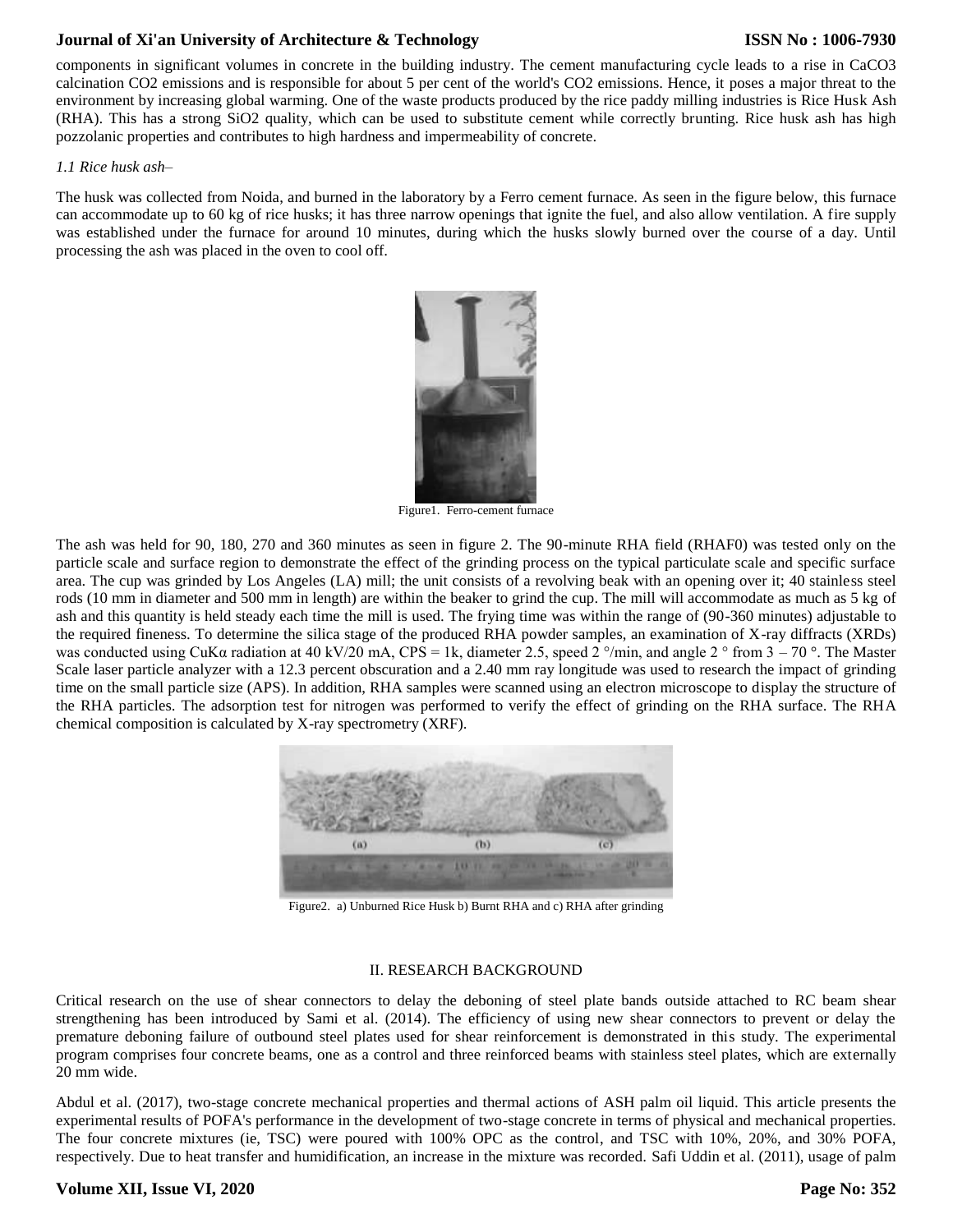# **Journal of Xi'an University of Architecture & Technology**

oil concrete fuel powder. Ground POFA, however, has demonstrated a good potential for improving hardness and durability of concrete due to its satisfactory micro filling and pozzolanic activity. This thesis has described, as well as exploring the advantages of POFA, a variety of lacunes in current knowledge regarding POFA concrete and listed some specific needs for potential studies.

Behzad et al. (2017), Functional Substitute Binder Analysis of Geopolymers for Fiber-enhanced Strain Hardening Composites. This doctoral thesis is based on the multi-scale production and examination of the properties of SHGC. In this thesis, the research works are divided into two main parts. Part I focuses on two-part heat healing SHGCs based on fly ash, while the focus is on one-part SHGCs cured at ambient temperature.

Amran et al. (2019), clean manufacture and geopolymer concrete properties. Incessant production of cement has increased the amount of CO2 emitted into the atmosphere, exacerbating the problem of global warming which affects the environment. Consequently, a more efficient solution and close review of current admixtures used to substitute traditional concrete have become highly important.

Aysha et al. (2014), Ultra-high performance concrete (UHPC) Embodied Energy Assessment. This study focuses on the evaluation of the energy used in the production of UHPC with alternative cement material. Knowing embodied energy for UHPC, the impact of changing constituents and combining cement with a certain amount of environmentally sustainable products should be regarded in order to reduce the consequences of building of UHPC on the climate.

Soran, M., (2016), impact of aggregate assets on geopolymer mortar mechanical and fascination characteristics. The main focus of this thesis is an experimental assessment of the strength and absorption of geopolymer mortar based on fly ash. Different mixtures of geopolymer mortar were produced using three types of aggregates with natural sand, broken limestone and ordinary sand (50% Natural River sand and 50% sandstone).

Michael et al. (2008), Cement compounds can improve sustainability and green engineering design. The protection of the urban environment is more and more a concern in the architecture and management of infrastructure. A new generation of environmentally durable cement-based materials is required to resolve this. Material engineering is feasible to improve sustainability by the implementation of a new green materials architecture system incorporating conceptual analytical approaches, technical criteria for facilities and methods for micro-mechanical material modification.

Wei et al. (2019), Micro and Nano Palm Oil Fuel Ash optimization to assess increased pollution tolerance. This research integrated 10-30 per cent of palm oil ash and 0.5–1.5 per cent nano-POFA (nPOFA) into concrete mixtures to assess the optimal volume to obtain full carbon tolerance after 28-day water healing and increased CO2 exposure up to 70 days. With addition of mPOFA and nPOFA the effect of carbonation on specific specimens was investigated.

Suvash, et.al (2019), Developed Countries Solid Agricultural Waste as Source of Supplementary Cementious Water. This paper summarizes the technical features of concrete developed with extensive agricultural residues such as palm oil fuel ash, rice husk ash, bagasse ash, and bamboo leaf ash. Research on cement substitutes utilizing agricultural waste has demonstrated significant potential to be used as a partial substitute for cement and concrete aggregates in the cement sector.

Olalekan, O.O., (2018), Alkali Activated Cementious Substance Longevity Properties. In this research project, the durability of AACM concrete is investigated by exposing it to deleterious positions which deteriorate and damage reinforced concrete structures. The resilience properties of AACM concrete were tested for long-term exposure to chloride and CO2, the two major corrosion initiators in the systems of reinforced concrete.

Bagasse, A., (2017), Usage of ash as concrete filler for road flooring applications. This study aimed to evaluate the use of sugarcane bagasse ash (SCBA) as a partial substitution of cement in concrete for roadside use. The work studied the pozzolan activity of SCBA from three separate types of processing (i.e., raw SCBA, controlled SCBA, and post-processed SCBA). The experimental results show that the maximum pozzolanic activity is achieved with the SCBA produced by the regulated combustion of 650 ° C and grinding (C-650) sugar cane bagasse fibers (SBF).

#### III. GENERAL EXPERIMENTAL STUDY

Experimental study on recycled concrete aggregate partially replacing fruit shell ash. Concrete is a commonly used construction material around the world that induces heavy raw material depreciation. Consumption of this material is rising every day in the construction industry. On the other side, contaminants was deposited as waste from destroyed concrete buildings. This pollution is not a positive indicator for developed nations and ought to be managed better by turning it into usable items. This thesis therefore aims to use collapsed waste concrete by turning it into coarse aggregates. Recycled cement concrete aggregates were studied from dismantled buildings and Rice Husk Ash (RHA). This experimental study aims to analyze the mechanical properties of concrete when cement is partially replaced with RHA and natural aggregates by recycled aggregates (RA). Cement has been substituted by RHA in this analysis by a weight of up to 10 per cent cement. In all, 100 concrete specimens were prepared, cured and tested for experimental purposes in the Universal Testing Machine (UTM).

#### IV. CONCLUSION

**Finally, general feedback contrasted the findings with regular and recycled coarse aggregates in compressive and fracturing tensile power. All specimens have been prepared in a ratio of 0.50 w / c of 1:1.5:3 and tested in a curing time of 7, 14, and 28**